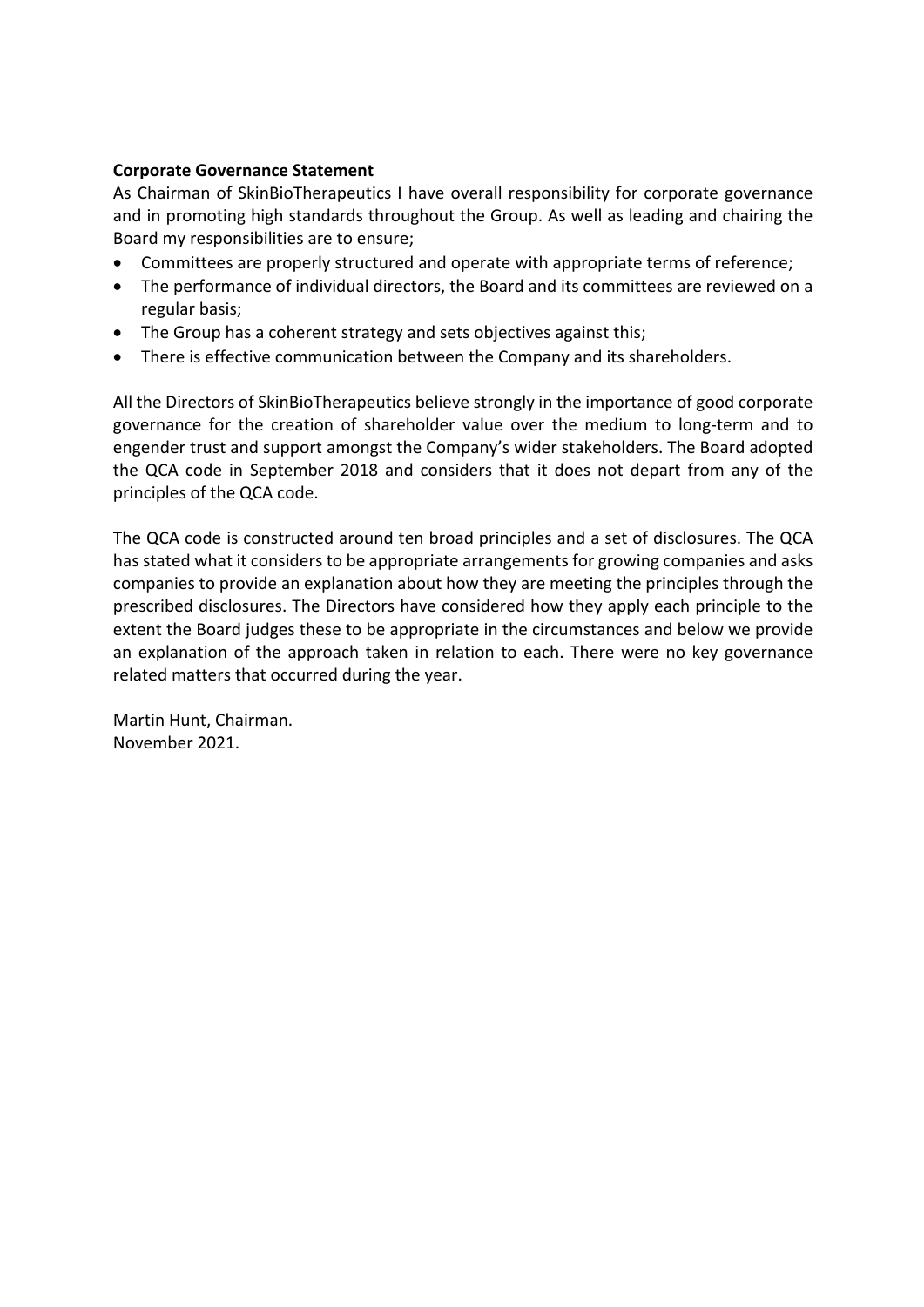## **Corporate Governance Report**

| <b>Principle</b>     | <b>Application</b>                                                                             |                                                                        |  |  |  |  |  |
|----------------------|------------------------------------------------------------------------------------------------|------------------------------------------------------------------------|--|--|--|--|--|
| Establish a strategy | SkinBioTherapeutics seeks to harness the microbiome for human                                  |                                                                        |  |  |  |  |  |
| and business model   | health and has a particular focus on skin. The Group's proprietary                             |                                                                        |  |  |  |  |  |
| which promotes long- | technologies are targeted at a number of health indications and the                            |                                                                        |  |  |  |  |  |
| value<br>for<br>term | Company is progressing applications of both its SkinBiotix <sup>®</sup> and                    |                                                                        |  |  |  |  |  |
| shareholders         | AxisBiotix <sup>™</sup> technologies as a route to initial value creation. The                 |                                                                        |  |  |  |  |  |
|                      | Group's programme of research and development is intended to                                   |                                                                        |  |  |  |  |  |
|                      |                                                                                                | build long-term shareholder value through a reliance on proven,        |  |  |  |  |  |
|                      | rigorous science and the Group utilises its public listing as a means                          |                                                                        |  |  |  |  |  |
|                      | to source capital to support its R&D programme.                                                |                                                                        |  |  |  |  |  |
|                      | The Group has an ongoing research agreement with the University                                |                                                                        |  |  |  |  |  |
|                      |                                                                                                | of Manchester to identify and develop technologies. The Group has      |  |  |  |  |  |
|                      | also leased laboratory space at the Biosphere in Newcastle upon                                |                                                                        |  |  |  |  |  |
|                      | Tyne to develop its own in-house scientific capability. In doing so                            |                                                                        |  |  |  |  |  |
|                      | the Group intends to avoid a reliance on a single technology and                               |                                                                        |  |  |  |  |  |
|                      |                                                                                                | ensure that it has an ongoing pipeline of technologies, all related to |  |  |  |  |  |
|                      | the human microbiome, at different stages of development. The                                  |                                                                        |  |  |  |  |  |
|                      | Group will seek to licence technologies to large corporates once                               |                                                                        |  |  |  |  |  |
|                      | human proof of principle has been established and intends to                                   |                                                                        |  |  |  |  |  |
|                      | generate licence revenue through this route. Where it considers it                             |                                                                        |  |  |  |  |  |
|                      |                                                                                                |                                                                        |  |  |  |  |  |
|                      | appropriate, the Group will also look to develop and market                                    |                                                                        |  |  |  |  |  |
|                      | products. This is the case with AxisBiotix-Ps where the Directors                              |                                                                        |  |  |  |  |  |
|                      | believe the market opportunities in the UK, US and Europe are best                             |                                                                        |  |  |  |  |  |
|                      | developed by selling to consumers directly.                                                    |                                                                        |  |  |  |  |  |
|                      | Further information on the Group's strategy and business is set out<br>in the annual accounts. |                                                                        |  |  |  |  |  |
|                      |                                                                                                |                                                                        |  |  |  |  |  |
| Seek to understand   | The Board is committed to communicating openly with                                            |                                                                        |  |  |  |  |  |
| and meet             | shareholders to ensure that its strategy and performance are                                   |                                                                        |  |  |  |  |  |
| shareholder needs    | clearly understood. Between the Chairman and the executive                                     |                                                                        |  |  |  |  |  |
| and expectations     | directors an open and regular dialogue is maintained with the                                  |                                                                        |  |  |  |  |  |
|                      |                                                                                                |                                                                        |  |  |  |  |  |
|                      | Company's major shareholders which comprise;                                                   |                                                                        |  |  |  |  |  |
|                      |                                                                                                |                                                                        |  |  |  |  |  |
|                      | Shareholder                                                                                    | Holding (15th                                                          |  |  |  |  |  |
|                      |                                                                                                | November 2021)                                                         |  |  |  |  |  |
|                      | <b>OptiBiotix Health Plc</b>                                                                   | 20.7%                                                                  |  |  |  |  |  |
|                      | Seneca Partners Limited                                                                        | 8.8%                                                                   |  |  |  |  |  |
|                      | <b>Tyndall Investment Mgt</b>                                                                  | 6.1%                                                                   |  |  |  |  |  |
|                      | The University of Manchester                                                                   | 5.1%                                                                   |  |  |  |  |  |
|                      | Prof. Cath O'Neill<br>3.4%                                                                     |                                                                        |  |  |  |  |  |
|                      |                                                                                                |                                                                        |  |  |  |  |  |
|                      |                                                                                                |                                                                        |  |  |  |  |  |
|                      | In November 2020, as part of share placing, Seneca Partners                                    |                                                                        |  |  |  |  |  |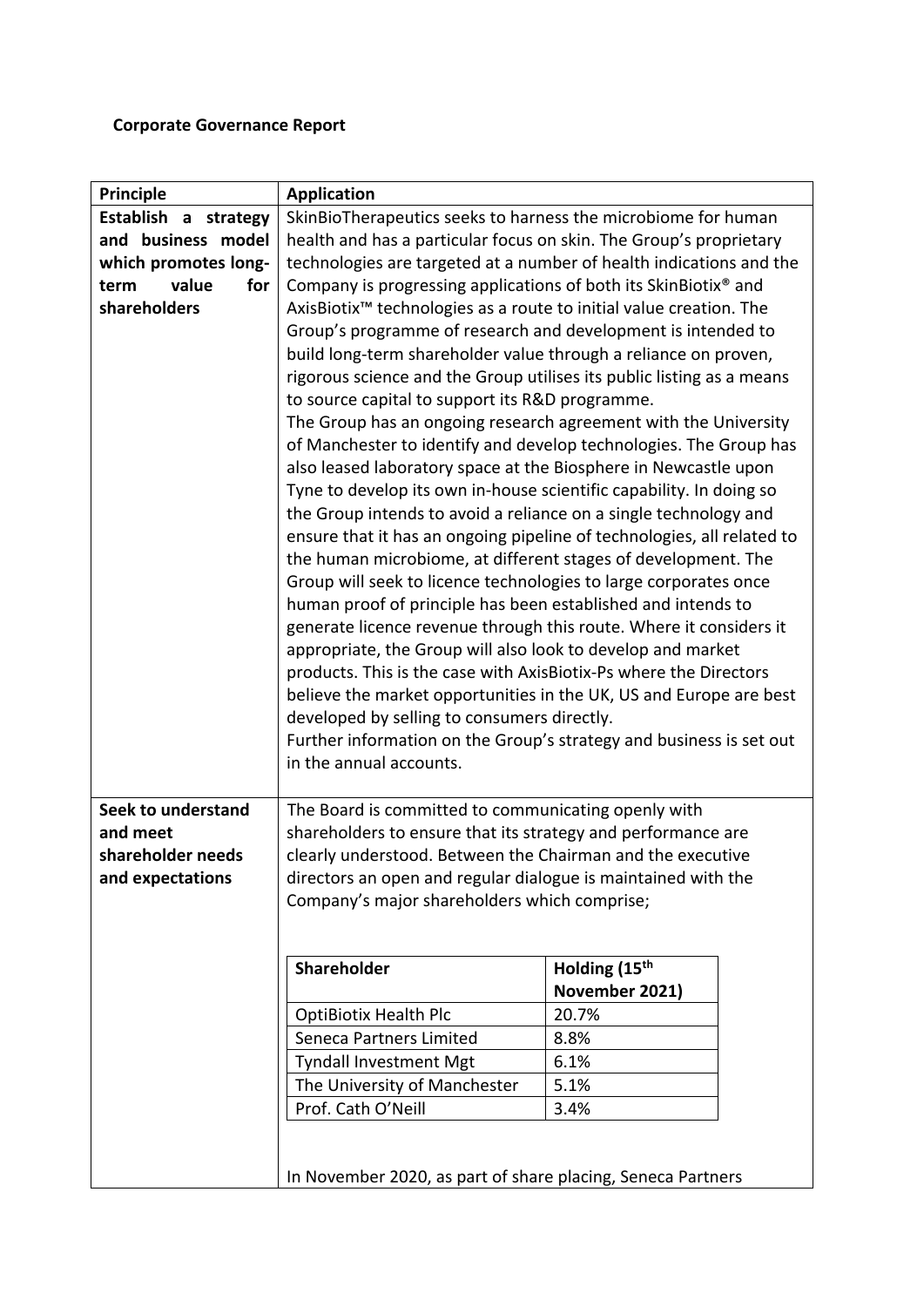|                                          | Limited and Tyndall Investment Management acquired 3.1m and<br>2.3m shares respectively.                                                 |  |  |  |  |
|------------------------------------------|------------------------------------------------------------------------------------------------------------------------------------------|--|--|--|--|
|                                          |                                                                                                                                          |  |  |  |  |
|                                          | More generally the Board communicates with shareholders                                                                                  |  |  |  |  |
|                                          | through the Annual Report and the Interim Statement, trading and                                                                         |  |  |  |  |
|                                          | other announcements made on RNS and at the Annual General                                                                                |  |  |  |  |
|                                          | Meeting where the Board encourages investors to participate. The                                                                         |  |  |  |  |
|                                          | Company also maintains a website, www.skinbiotix.com, which                                                                              |  |  |  |  |
|                                          | contains information on the Group's business and corporate                                                                               |  |  |  |  |
|                                          | information. Following the announcement of the Group's half year                                                                         |  |  |  |  |
|                                          | and full year results the Chief Executive & CFO, make presentations                                                                      |  |  |  |  |
|                                          | to institutional shareholders, private client brokers and investment                                                                     |  |  |  |  |
|                                          | analysts. Existing and prospective shareholders are able to                                                                              |  |  |  |  |
|                                          | separately contact the Chairman and Chief Executive via email as                                                                         |  |  |  |  |
|                                          | detailed on the Company's website. Periodic meetings are held<br>with existing and prospective institutional and other investors and     |  |  |  |  |
|                                          | the Company presents at private investor investment events during                                                                        |  |  |  |  |
|                                          | the course of the year. The Company's broker also produces                                                                               |  |  |  |  |
|                                          | periodic research notes on the Group.                                                                                                    |  |  |  |  |
|                                          |                                                                                                                                          |  |  |  |  |
| <b>Take into account</b>                 | As a small company engaged in the early stages of technology                                                                             |  |  |  |  |
| wider stakeholder                        | development the Company has a limited but important number of                                                                            |  |  |  |  |
| and social                               | stakeholders. Robust science is at the core of the Group's strategy                                                                      |  |  |  |  |
| responsibilities and                     | and the Goup has a number of key stakeholders, including its                                                                             |  |  |  |  |
| their implications for                   | employees, involved in the different stages from research, through                                                                       |  |  |  |  |
| long-term success                        | manufacture, formulation and testing. The Group assesses each of<br>the companies it works with to ensure the requisite standards and    |  |  |  |  |
|                                          | values are in place. Ultimately the Group's technology will be used                                                                      |  |  |  |  |
|                                          | by consumers and ensuring the appropriate development,                                                                                   |  |  |  |  |
|                                          | manufacture and marketing of products will be key to the long-term                                                                       |  |  |  |  |
|                                          | success of the Group. Throughout the various stages from initial                                                                         |  |  |  |  |
|                                          | technology identification to eventual product sales the Company is                                                                       |  |  |  |  |
|                                          | engaged in a continual process of feedback and improvement with                                                                          |  |  |  |  |
|                                          | its stakeholders, including eventual end users. In addition the                                                                          |  |  |  |  |
|                                          | eventual licencees of aspects of its technology will be important                                                                        |  |  |  |  |
|                                          | stakeholders in the interface with consumers and the longer term                                                                         |  |  |  |  |
|                                          | success of the Group.                                                                                                                    |  |  |  |  |
| <b>Embed effective risk</b>              | Ultimate responsibility for the process by which risk in the business                                                                    |  |  |  |  |
| management,                              | is managed rests with the Board. The Group's internal risk                                                                               |  |  |  |  |
| considering both                         | identification and management process is as follows:                                                                                     |  |  |  |  |
| opportunities and<br>threats, throughout | The Executive Team prepares and reviews on a periodic basis<br>$\bullet$                                                                 |  |  |  |  |
| the organisation                         | the risk register for the Group. The risk register details specific<br>risks to the Group, the quantification of those risks in terms of |  |  |  |  |
|                                          | probability and impact, mitigating actions required to manage                                                                            |  |  |  |  |
|                                          | these risks and the control mechanisms that are in place to                                                                              |  |  |  |  |
|                                          | monitor the risks                                                                                                                        |  |  |  |  |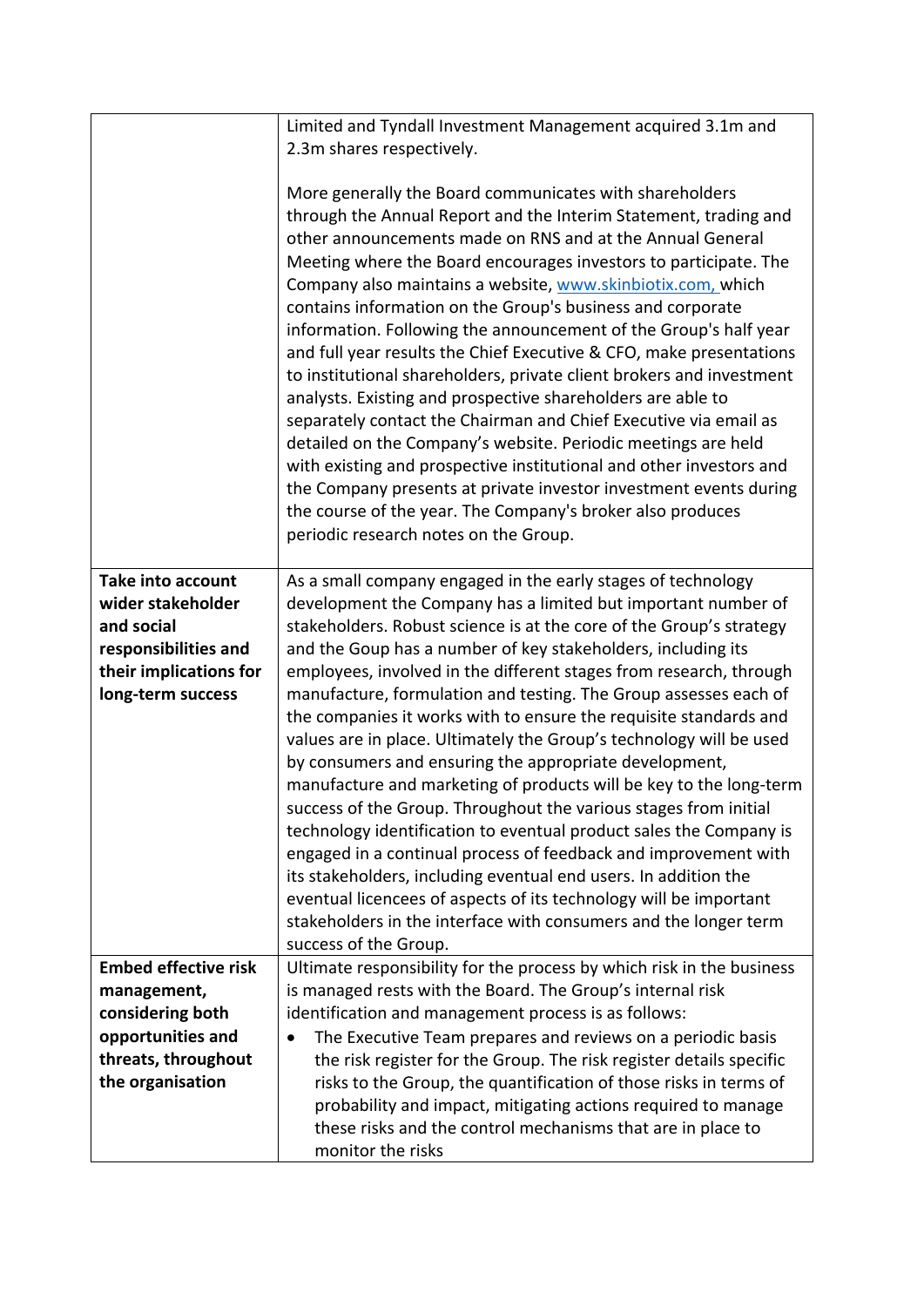|                            | The risk register assigns responsibility for each risk and the<br>mitigation plan to one or more members of the Executive Team<br>The risk register is circulated to the Board in advance of each<br>٠<br>board meeting and specific risk items may be discussed at board<br>meetings or otherwise as appropriate<br>The risk register is reported to the Audit Committee at least<br>٠<br>biannually.                                                                                                                                                                                                 |  |  |  |  |  |
|----------------------------|--------------------------------------------------------------------------------------------------------------------------------------------------------------------------------------------------------------------------------------------------------------------------------------------------------------------------------------------------------------------------------------------------------------------------------------------------------------------------------------------------------------------------------------------------------------------------------------------------------|--|--|--|--|--|
| <b>Maintain the board</b>  | The Board's primary role is to enhance shareholders' long-term                                                                                                                                                                                                                                                                                                                                                                                                                                                                                                                                         |  |  |  |  |  |
| as a well-functioning,     | interests by:                                                                                                                                                                                                                                                                                                                                                                                                                                                                                                                                                                                          |  |  |  |  |  |
| balanced team led by       | Determining the Group's overall strategy and direction                                                                                                                                                                                                                                                                                                                                                                                                                                                                                                                                                 |  |  |  |  |  |
| the chair                  | Establishing and maintaining controls, audit processes and<br>$\bullet$                                                                                                                                                                                                                                                                                                                                                                                                                                                                                                                                |  |  |  |  |  |
|                            | risk management policies to ensure they counter identified                                                                                                                                                                                                                                                                                                                                                                                                                                                                                                                                             |  |  |  |  |  |
|                            | risks and that the Group operates efficiently                                                                                                                                                                                                                                                                                                                                                                                                                                                                                                                                                          |  |  |  |  |  |
|                            | Ensuring effective corporate governance<br>$\bullet$                                                                                                                                                                                                                                                                                                                                                                                                                                                                                                                                                   |  |  |  |  |  |
|                            | Approving budgets and reviewing performance relative to<br>those budgets                                                                                                                                                                                                                                                                                                                                                                                                                                                                                                                               |  |  |  |  |  |
|                            | Approving financial statements                                                                                                                                                                                                                                                                                                                                                                                                                                                                                                                                                                         |  |  |  |  |  |
|                            | Approving material agreements and non-recurring projects,                                                                                                                                                                                                                                                                                                                                                                                                                                                                                                                                              |  |  |  |  |  |
|                            | and                                                                                                                                                                                                                                                                                                                                                                                                                                                                                                                                                                                                    |  |  |  |  |  |
|                            | Approving senior and Board appointments.                                                                                                                                                                                                                                                                                                                                                                                                                                                                                                                                                               |  |  |  |  |  |
|                            | Martin Hunt and Dr Cathy Prescott, both non-executive directors,<br>are considered to be independent of the management and are free<br>to exercise independence of judgement.<br>The non-executive directors are required to commit sufficient time<br>as is necessary, approximately two days per month, to fulfil their<br>obligations. Routine commitments include preparation for and<br>attendance at board and committee meetings. In addition the non-<br>executive directors engage in adhoc dialogues with members or the<br>executive team, shareholders and other stakeholders as required. |  |  |  |  |  |
|                            |                                                                                                                                                                                                                                                                                                                                                                                                                                                                                                                                                                                                        |  |  |  |  |  |
|                            | All directors are subject to reappointment by shareholders at the<br>first Annual General Meeting (AGM) following their appointment<br>and at each AGM thereafter.                                                                                                                                                                                                                                                                                                                                                                                                                                     |  |  |  |  |  |
|                            | Table 1 below details the attendance record of each director at<br>board and committee meetings during the course of the year.                                                                                                                                                                                                                                                                                                                                                                                                                                                                         |  |  |  |  |  |
| <b>Ensure that between</b> | As at 30 November 2021 the board comprised an independent non-                                                                                                                                                                                                                                                                                                                                                                                                                                                                                                                                         |  |  |  |  |  |
| them the directors         | executive chairman, two executive directors and one independent                                                                                                                                                                                                                                                                                                                                                                                                                                                                                                                                        |  |  |  |  |  |
| have the necessary         | non-executive directors. One director is female and three are male.                                                                                                                                                                                                                                                                                                                                                                                                                                                                                                                                    |  |  |  |  |  |
| up-to-date                 |                                                                                                                                                                                                                                                                                                                                                                                                                                                                                                                                                                                                        |  |  |  |  |  |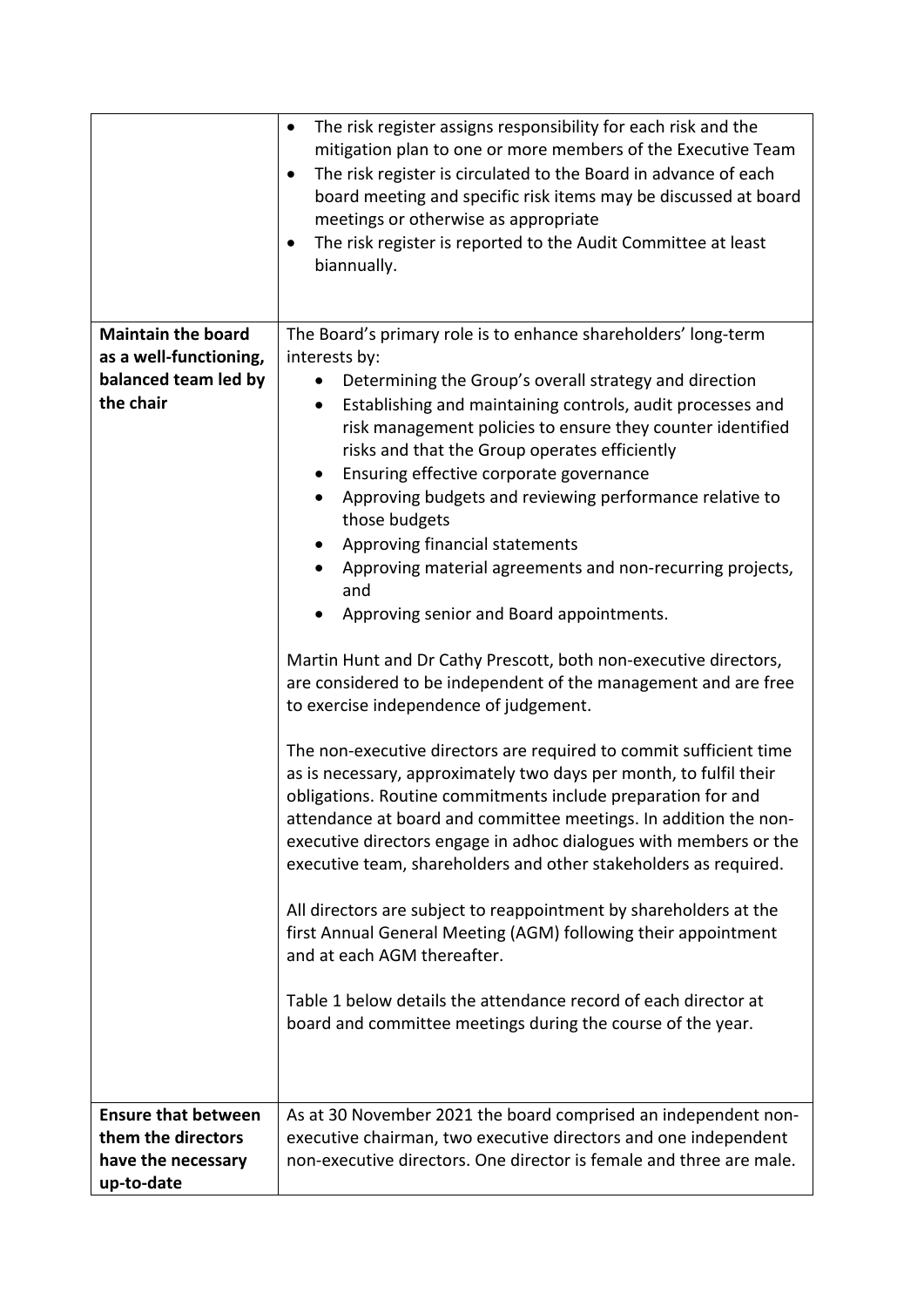| experience, skills and | <b>Martin Hunt, Independent Non-Executive Chairman</b>                                                                                                                                                                                                                                                                                                                                                                                                                                                                                                                                                                                                                                                                                                   |  |  |  |  |
|------------------------|----------------------------------------------------------------------------------------------------------------------------------------------------------------------------------------------------------------------------------------------------------------------------------------------------------------------------------------------------------------------------------------------------------------------------------------------------------------------------------------------------------------------------------------------------------------------------------------------------------------------------------------------------------------------------------------------------------------------------------------------------------|--|--|--|--|
| capabilities           | Appointed as a director & Chairman in October 2016; Chair of the                                                                                                                                                                                                                                                                                                                                                                                                                                                                                                                                                                                                                                                                                         |  |  |  |  |
|                        | Remuneration Committee and member of the audit and insider                                                                                                                                                                                                                                                                                                                                                                                                                                                                                                                                                                                                                                                                                               |  |  |  |  |
|                        | committees.                                                                                                                                                                                                                                                                                                                                                                                                                                                                                                                                                                                                                                                                                                                                              |  |  |  |  |
|                        | Martin has had a long executive career in the medtech and life                                                                                                                                                                                                                                                                                                                                                                                                                                                                                                                                                                                                                                                                                           |  |  |  |  |
|                        | science sectors including sales and general management roles with                                                                                                                                                                                                                                                                                                                                                                                                                                                                                                                                                                                                                                                                                        |  |  |  |  |
|                        | large corporations in Europe and the US. He was previously CEO of<br>biomaterials company Tissue Science Laboratories plc taking it from                                                                                                                                                                                                                                                                                                                                                                                                                                                                                                                                                                                                                 |  |  |  |  |
|                        | start-up through an AIM listing and eventual sale to Covidien. More                                                                                                                                                                                                                                                                                                                                                                                                                                                                                                                                                                                                                                                                                      |  |  |  |  |
|                        | recently he has held a number of non-executive roles with both                                                                                                                                                                                                                                                                                                                                                                                                                                                                                                                                                                                                                                                                                           |  |  |  |  |
|                        | private and public companies. Martin is well versed in the early and                                                                                                                                                                                                                                                                                                                                                                                                                                                                                                                                                                                                                                                                                     |  |  |  |  |
|                        | growth stages of companies in the life science sector as well as                                                                                                                                                                                                                                                                                                                                                                                                                                                                                                                                                                                                                                                                                         |  |  |  |  |
|                        | bringing experience of corporate governance and shareholder<br>communications.                                                                                                                                                                                                                                                                                                                                                                                                                                                                                                                                                                                                                                                                           |  |  |  |  |
|                        | Martin is the Programme Director of the NIHR translational funding                                                                                                                                                                                                                                                                                                                                                                                                                                                                                                                                                                                                                                                                                       |  |  |  |  |
|                        | programme Invention for Innovation (i4i) and a member of the NIHR                                                                                                                                                                                                                                                                                                                                                                                                                                                                                                                                                                                                                                                                                        |  |  |  |  |
|                        | strategy board. Martin is currently Non-Executive Chairman of                                                                                                                                                                                                                                                                                                                                                                                                                                                                                                                                                                                                                                                                                            |  |  |  |  |
|                        | Videregen Limited.                                                                                                                                                                                                                                                                                                                                                                                                                                                                                                                                                                                                                                                                                                                                       |  |  |  |  |
|                        | Time commitment of at least two days per month.                                                                                                                                                                                                                                                                                                                                                                                                                                                                                                                                                                                                                                                                                                          |  |  |  |  |
|                        | <b>Stuart Ashman, CEO</b>                                                                                                                                                                                                                                                                                                                                                                                                                                                                                                                                                                                                                                                                                                                                |  |  |  |  |
|                        | Appointed as a director in April 2019 and CEO in July 2019.                                                                                                                                                                                                                                                                                                                                                                                                                                                                                                                                                                                                                                                                                              |  |  |  |  |
|                        | Stuart is an experienced commercial chief executive<br>with<br>considerable experience in the medtech and life science sectors.<br>Prior to joining the Company, Stuart served as CEO of Onbone Oy<br>("Onbone"), a Finnish private equity-backed medical device<br>company. In this role, he successfully established a global sales force<br>and distribution network and led the growth of a multi-million<br>pound business.                                                                                                                                                                                                                                                                                                                         |  |  |  |  |
|                        | Prior to Onbone, Stuart was President/CEO of Andover Healthcare<br>Inc., a US-based wound management manufacturer, and before then,<br>was President/CEO of TI Group, a UK-based medical/engineering<br>company. Stuart also served as Senior VP, Global Sales & Strategic<br>Marketing, BSN Medical (Biersdorf, Smith and Nephew) and was<br>Director of Sales & Marketing at Smith & Nephew Plc, in its<br>Woundcare, Casting & Bandaging division. In these roles, Stuart<br>gained extensive experience of both direct sales management across<br>multiple geographies, and of business to business selling. He has also<br>been involved in M&A transactions and has achieved considerable<br>commercial success in both small and large companies. |  |  |  |  |
|                        | Stuart is a full-time employee of the Company.                                                                                                                                                                                                                                                                                                                                                                                                                                                                                                                                                                                                                                                                                                           |  |  |  |  |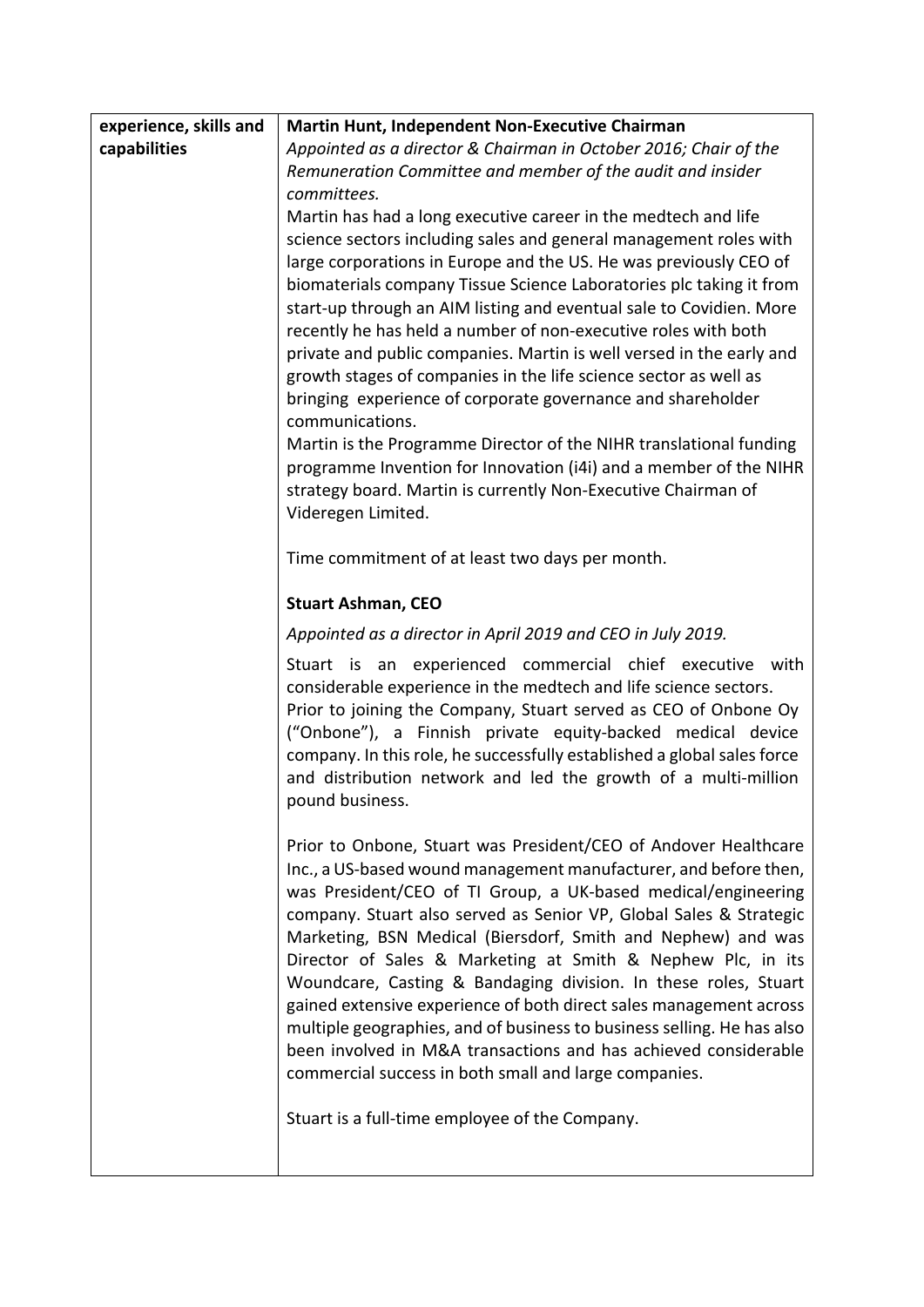| Doug Quinn, CFO<br>Appointed as director and CFO in December 2016 and Company<br>Secretary in January 2017; Member of the audit committee and<br>Chair of the insider committees.                                                                                                                                                                                                                                                                                                                                                 |
|-----------------------------------------------------------------------------------------------------------------------------------------------------------------------------------------------------------------------------------------------------------------------------------------------------------------------------------------------------------------------------------------------------------------------------------------------------------------------------------------------------------------------------------|
| Doug has been involved in early stage companies through a<br>combination of investor, executive and non-executive director and<br>CFO roles for over 18 years. He was CFO of Arthro Kinetics Limited,<br>an early stage tissue engineering company and part of the team that<br>floated the company on AIM in 2006. A chartered management<br>accountant, with a number of years of experience in the life science<br>sector, he brings financial expertise gained through executive roles<br>and corporate finance transactions. |
| Doug is a director and part-time CFO with the life science company<br>Videregen Limited.                                                                                                                                                                                                                                                                                                                                                                                                                                          |
| Time commitment of approximately 3 days per week.                                                                                                                                                                                                                                                                                                                                                                                                                                                                                 |
| Dr. Catherine Prescott, Independent Non-Executive Director<br>Appointed as a director in March 2017; Chair of the Audit<br>Committee and member of the Remuneration Committee.                                                                                                                                                                                                                                                                                                                                                    |
| Cathy has over two decades of experience in research and<br>management in the biotech, pharmaceutical and venture capital<br>sectors. Cathy is a visiting professor at Kings College London,<br>teaching on the MSc programme 'Cellular Therapies from bench to<br>market'. Cathy brings a broad range of scientific and strategic sector<br>expertise and experience.<br>Cathy is non-executive director of Videregen Limited.                                                                                                   |
| Time commitment of two days per month.                                                                                                                                                                                                                                                                                                                                                                                                                                                                                            |
| The Board has not, at this stage in its development, established a<br>nominations committee. The Board as a whole continues to review<br>its structure in order to provide what it considers to be an<br>appropriate balance of executive and non-executive experience and<br>skills.<br>The Board believes that its blend of relevant experience, skills,<br>personal qualities and capabilities is sufficient to enable it to                                                                                                   |
| successfully execute its strategy. The Board is additionally cognisant<br>that with the recent changes to the Board and as the Company<br>seeks to commercialise its technology, this may require additions to<br>the executive team and wider Board.                                                                                                                                                                                                                                                                             |
| Directors attend seminars and other trade events to ensure that<br>their knowledge remains current.                                                                                                                                                                                                                                                                                                                                                                                                                               |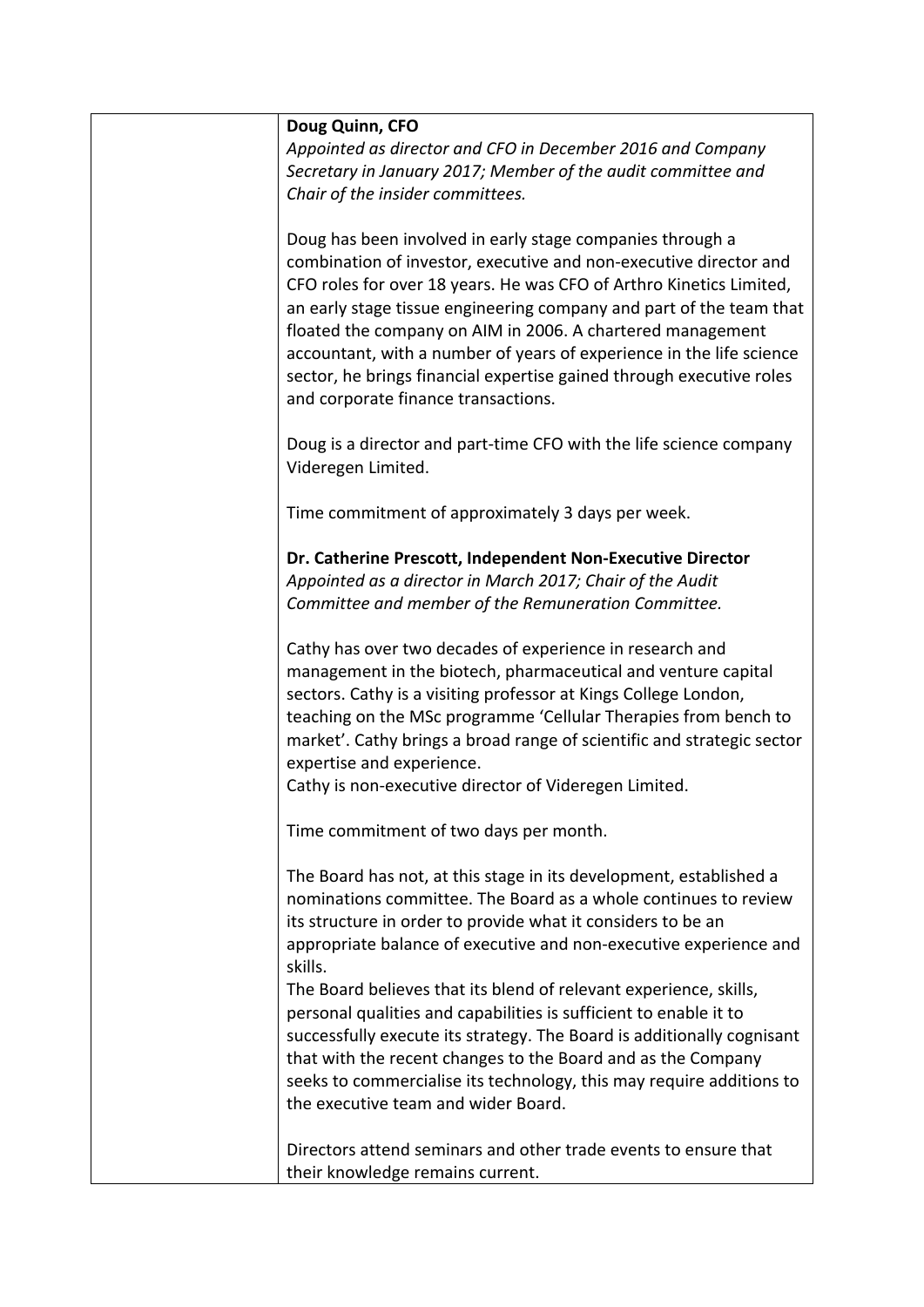|                                                                                                                         | On the formation of the Board the directors considered the<br>composition of the audit committee. Doug Quinn is an executive<br>director and CFO but a member of the committee due to his<br>experience in this area. Both independent directors have direct<br>access to the auditors with the exclusion of Doug and vice versa and<br>he is excused from any discussions where there is a potential<br>conflict of interest.<br>From time to time the Board may require third party advice on<br>various matters pertaining to its business, for example in relation to<br>the competitive landscape. Appropriate relationships to source such<br>advice have been established.<br>The Directors also receive regular briefings from the Company's<br>NOMAD in respect of continuing compliance with the AIM Rules.                                                                                                                                          |
|-------------------------------------------------------------------------------------------------------------------------|----------------------------------------------------------------------------------------------------------------------------------------------------------------------------------------------------------------------------------------------------------------------------------------------------------------------------------------------------------------------------------------------------------------------------------------------------------------------------------------------------------------------------------------------------------------------------------------------------------------------------------------------------------------------------------------------------------------------------------------------------------------------------------------------------------------------------------------------------------------------------------------------------------------------------------------------------------------|
| <b>Evaluate board</b><br>performance based<br>on clear and relevant<br>objectives, seeking<br>continuous<br>improvement | The Board designed and implemented an internal board evaluation<br>exercise in 2020. The exercise was led by the Chairman and topics<br>covered included the balance of skills, experience and<br>independence, understanding of the business and its strategy<br>together with engagement with shareholders. Each director<br>completed a questionnaire and this formed the basis for a<br>subsequent discussion by the Board as a whole.<br>Having repeated the process in 2021, the Board considers an<br>internal evaluation appropriate and intends to repeat this process<br>annually, acting on its findings as appropriate.<br>The Board's approach to succession planning is based upon<br>identifying the medium to long term objectives of the Group and<br>matching these against the competence of directors and senior<br>managers. The Board will seek to identify potential gaps and recruit<br>to fill these allowing a sufficient lead time. |
| Promote a corporate<br>culture that is based<br>on ethical values and<br>behaviours                                     | The Board believes that the promotion of a corporate culture based<br>on sound ethical values and behaviours is essential to maximise<br>shareholder value. The Board considers this particularly relevant to<br>the Group in light of the partners with which it works, for example<br>the University of Manchester, Croda Plc and Winclove Probiotics<br>B.V., and recognising the intended end use of its technology in<br>products to be marketed to and purchased by consumers. The<br>Executive team engenders open and positive interactions with a key<br>focus on; scientific rigour, innovation, creative solutions and<br>collective responsibility. As the Group expands its human capability<br>it will look to formalise its culture through an agreed set of values<br>and standards.                                                                                                                                                           |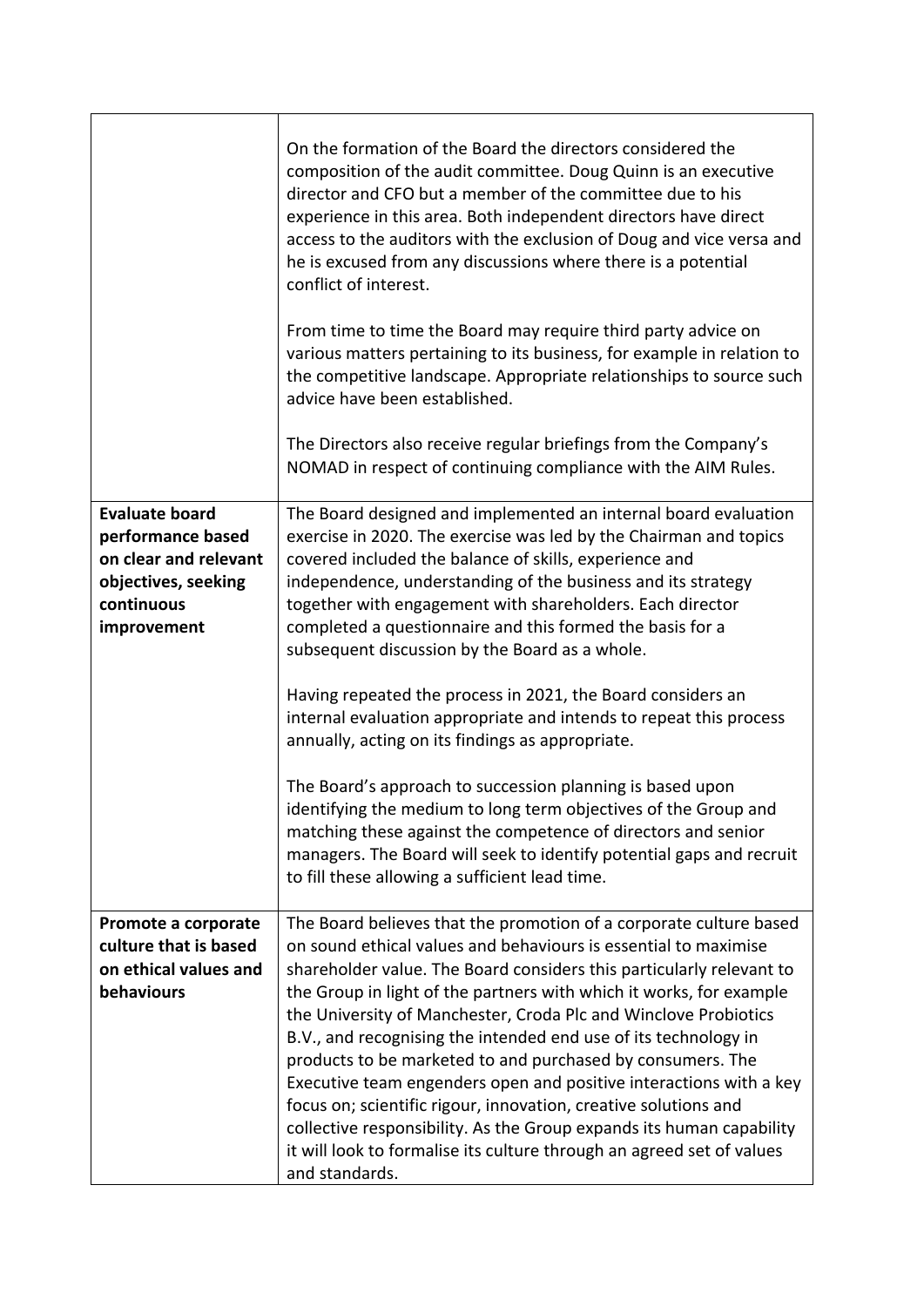|                                                                                                                                              | The Group's policies set out its zero tolerance approach towards<br>any form of modern slavery, discrimination or unethical behaviour<br>relating to bribery, corruption or business conduct.                                                                                                              |  |  |  |  |
|----------------------------------------------------------------------------------------------------------------------------------------------|------------------------------------------------------------------------------------------------------------------------------------------------------------------------------------------------------------------------------------------------------------------------------------------------------------|--|--|--|--|
| <b>Maintain governance</b><br>structures and<br>processes that are fit<br>for purpose and<br>support good<br>decision-making by<br>the board | Alongside setting the vision and strategy for the Group the Board is<br>responsible to ensure that the business is managed for the long-<br>term benefit of all shareholders whilst having regard for internal<br>and external stakeholders, including employees, customers and<br>suppliers.              |  |  |  |  |
|                                                                                                                                              | The Board defines a series of matters reserved for its decision and<br>has approved terms of reference for its audit, remuneration and<br>insiders committees to which certain responsibilities are delegated.<br>The chair of each committee reports to the Board on the activities<br>of that committee. |  |  |  |  |
|                                                                                                                                              | The Audit Committee is responsible for;                                                                                                                                                                                                                                                                    |  |  |  |  |
|                                                                                                                                              | Reviewing the annual financial statements and interim                                                                                                                                                                                                                                                      |  |  |  |  |
|                                                                                                                                              | reports prior to approval                                                                                                                                                                                                                                                                                  |  |  |  |  |
|                                                                                                                                              | Reviewing and considering reports on internal financial<br>$\bullet$                                                                                                                                                                                                                                       |  |  |  |  |
|                                                                                                                                              | controls, including reports from the auditors                                                                                                                                                                                                                                                              |  |  |  |  |
|                                                                                                                                              | Considering the appointment of and reviewing the<br>$\bullet$                                                                                                                                                                                                                                              |  |  |  |  |
|                                                                                                                                              | relationship with the auditors, including reviewing and                                                                                                                                                                                                                                                    |  |  |  |  |
|                                                                                                                                              | monitoring of independence and objectivity                                                                                                                                                                                                                                                                 |  |  |  |  |
|                                                                                                                                              | Reviewing the consistency of accounting policies                                                                                                                                                                                                                                                           |  |  |  |  |
|                                                                                                                                              | Considering any proposed related party transaction.                                                                                                                                                                                                                                                        |  |  |  |  |
|                                                                                                                                              | The Audit Committee can call for information from the executive<br>team and consults with the external auditors directly when<br>appropriate or when they are required to do so.                                                                                                                           |  |  |  |  |
|                                                                                                                                              | The Remuneration Committee reviews and determines on behalf of<br>the Board the pay, benefits and other terms of service of the<br>executive directors of the Company. In addition, the committee<br>oversees the creation and implementation of all employee share<br>plans.                              |  |  |  |  |
|                                                                                                                                              | The Insider Committee is responsible for;<br>Monitoring and ensuring compliance with the Company's<br>MAR dealing policy<br>Reviewing the classification of employees, directors and key<br>$\bullet$<br>consultants as regards clearance requirements                                                     |  |  |  |  |
|                                                                                                                                              | Reviewing and approving or rejecting as appropriate all<br>٠<br>requests for dealings in shares in the Company.                                                                                                                                                                                            |  |  |  |  |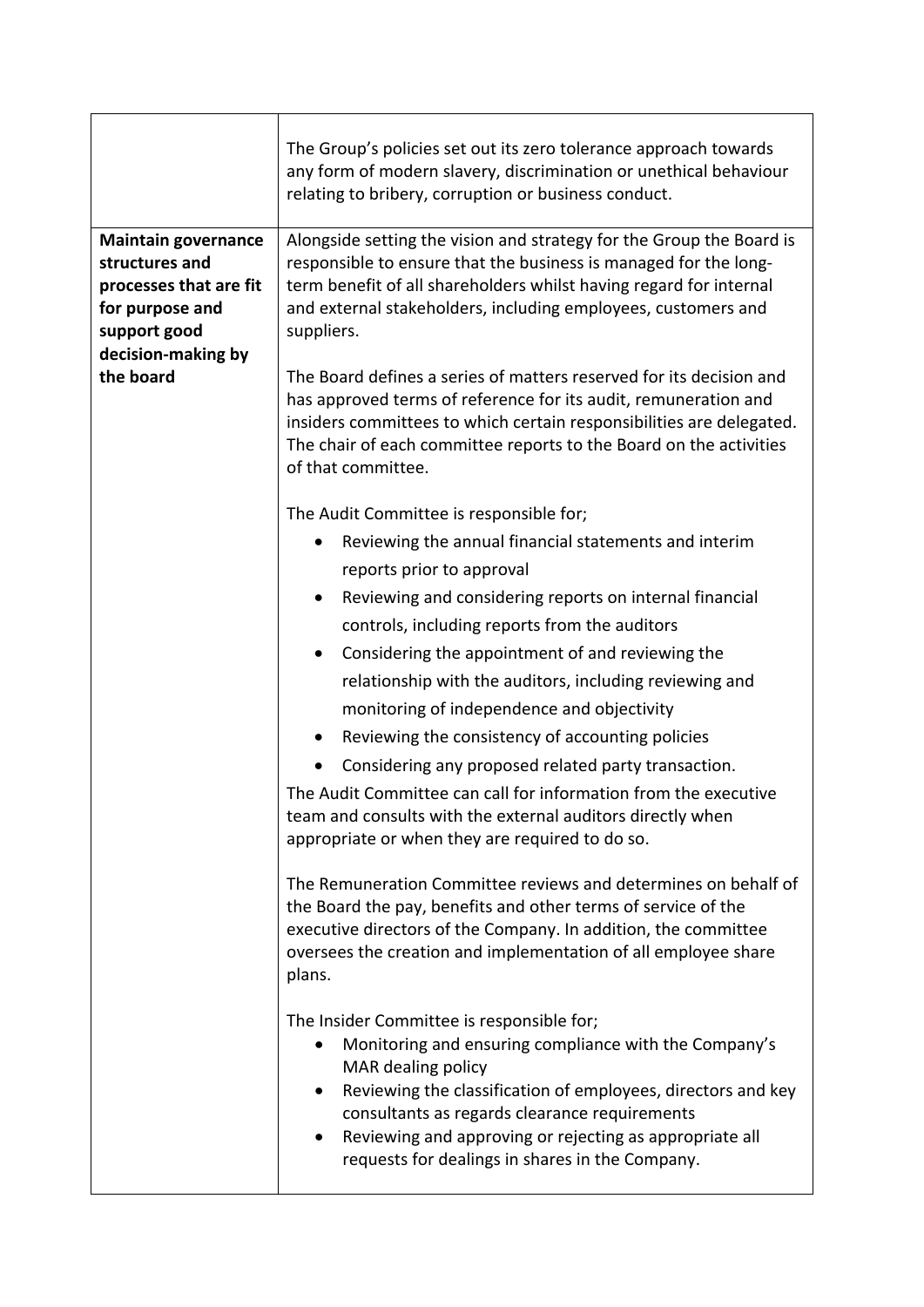| Matters reserved for the Board are;<br>Determining the Group's overall strategy and direction;<br>Establishing and maintaining controls, audit processes and<br>$\bullet$<br>risk management policies to ensure they counter identified<br>risks and that the Group operates efficiently<br>Ensuring effective corporate governance<br>$\bullet$<br>Approving budgets and reviewing performance relative to<br>$\bullet$<br>those budgets<br>Approving financial statements<br>$\bullet$<br>Approving material agreements and non-recurring projects,<br>and<br>Approving senior and Board appointments.      |
|---------------------------------------------------------------------------------------------------------------------------------------------------------------------------------------------------------------------------------------------------------------------------------------------------------------------------------------------------------------------------------------------------------------------------------------------------------------------------------------------------------------------------------------------------------------------------------------------------------------|
| The Chairman has overall responsibility for corporate governance<br>and in promoting high standards throughout the Group. As well as<br>leading and chairing the Board, the Chairman's responsibilities are to<br>ensure;<br>Committees are properly structured and operate with<br>appropriate terms of reference<br>The performance of individual directors, the Board and its<br>$\bullet$<br>committees are reviewed on a regular basis<br>The Group has a coherent strategy and sets objectives against this<br>$\bullet$<br>There is effective communication between the Group and its<br>shareholders. |
| The CEO provides coherent leadership and management of the<br>Group, leads the development of objectives, strategies and<br>performance standards as agreed by the Board, ensures that the<br>assets of the Group are maintained and safeguarded, leads on<br>investor relations activities to ensure communications and the<br>Company's standing with shareholders and financial institutions is<br>maintained.                                                                                                                                                                                             |
| The Non-Executive Directors contribute independent thinking and<br>judgement through the application of their external experience and<br>knowledge, scrutinise the performance of management, provide<br>constructive challenge to the executive directors and ensure that the<br>Group is operating within the governance and risk framework<br>approved by the Board.                                                                                                                                                                                                                                       |
| The Company Secretary is responsible for providing clear and timely<br>information flow to the Board and its committees and supports the<br>Board on matters of corporate governance and risk. This role is<br>currently filled by the Company's CFO. The Board acknowledges the<br>QCA guidelines on this matter and consider the joint roles<br>appropriate for the Company's size. The Company Secretary has<br>direct access to the Chairman on matters of corporate governance.                                                                                                                          |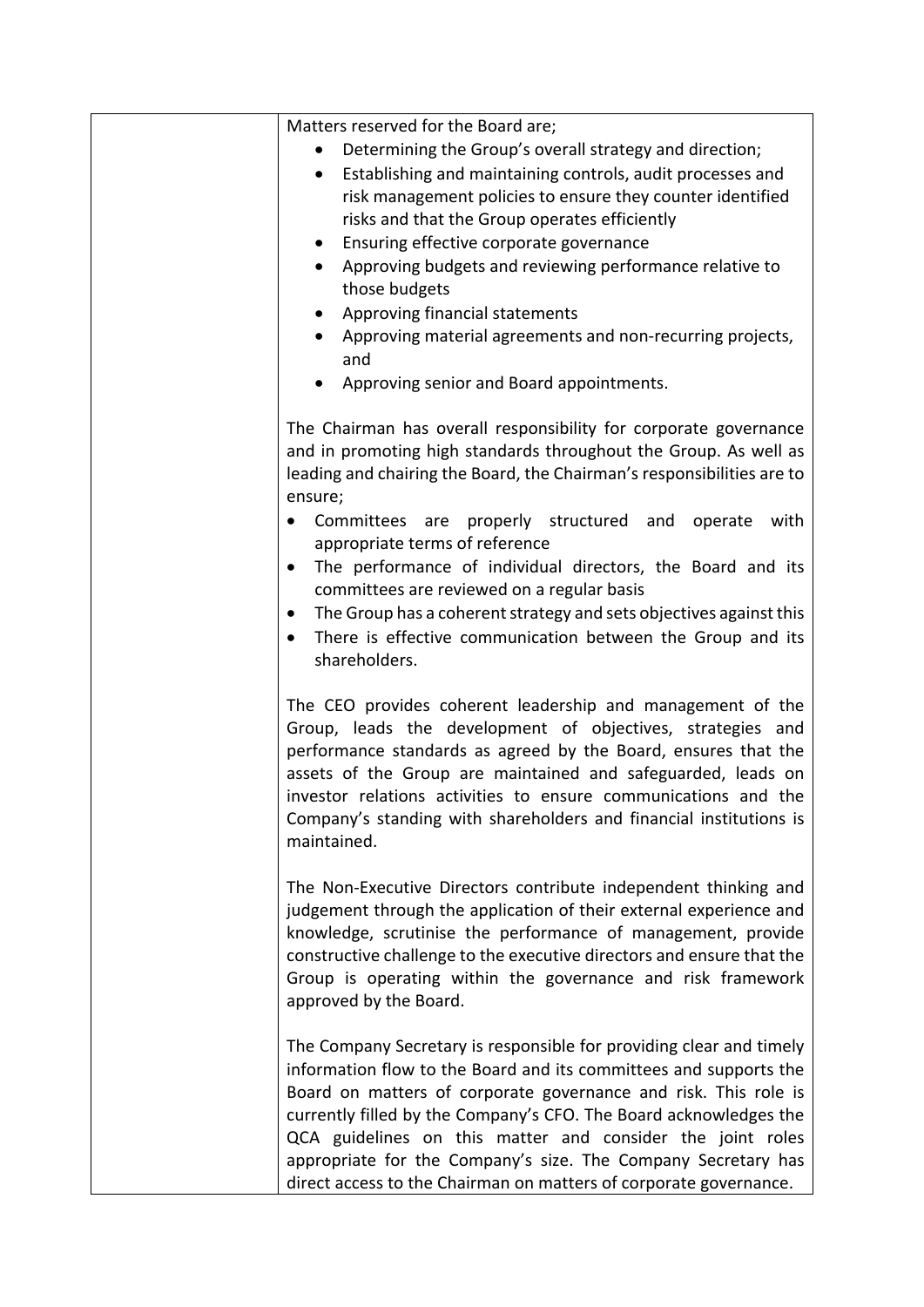| <b>Communicate how</b><br>the company is<br>governed and is                                           | In addition to the investor relations activities described above the<br>following committee reports are provided;                                                                                                                                                                                                                                                                                                                                                                                                                                                                                                                |  |  |  |  |
|-------------------------------------------------------------------------------------------------------|----------------------------------------------------------------------------------------------------------------------------------------------------------------------------------------------------------------------------------------------------------------------------------------------------------------------------------------------------------------------------------------------------------------------------------------------------------------------------------------------------------------------------------------------------------------------------------------------------------------------------------|--|--|--|--|
| performing by<br>maintaining a<br>dialogue with<br>shareholders and<br>other relevant<br>stakeholders | The Audit Committee, which comprises Dr Cathy Prescott (Chair),<br>Martin Hunt and Doug Quinn, met three times during the course of<br>the year. The Committee met with the external auditors prior to the<br>approval of the annual accounts. Consideration was given to the<br>auditors' pre and post audit reports and these provided<br>opportunities to review the accounting policies, internal controls<br>and the financial information contained within both the annual and<br>interim reports. The Committee engaged the external auditors for a<br>review of the interim financial statements prior to their release. |  |  |  |  |
|                                                                                                       | The Remuneration Committee, which comprises Martin Hunt (Chair)<br>and Dr Cathy Prescott met three times during the course of the<br>year.                                                                                                                                                                                                                                                                                                                                                                                                                                                                                       |  |  |  |  |
|                                                                                                       | Remuneration packages for the executive directors comprise a basic<br>salary and performance related bonus. There is a defined pension<br>contribution scheme in place for all directors and employees. In<br>addition, executive directors and senior employees participate in a<br>share option long term incentive plan.                                                                                                                                                                                                                                                                                                      |  |  |  |  |
|                                                                                                       | The Committee reviewed the structure of remuneration packages<br>for the executive directors and agreed they remained appropriate.<br>In setting remuneration the committee took into consideration the<br>compensation packages of comparable AIM listed companies.                                                                                                                                                                                                                                                                                                                                                             |  |  |  |  |
|                                                                                                       | The Insiders Committee, comprised of Doug Quinn (Chair) and<br>Martin Hunt, met twice during the course of the year to review the<br>Company's insider lists and review and approve requests for dealing<br>in shares in the Company.                                                                                                                                                                                                                                                                                                                                                                                            |  |  |  |  |
|                                                                                                       | For information regarding the voting of shareholders at general<br>meetings of the Company please see the Shareholder Information<br>section of the website.                                                                                                                                                                                                                                                                                                                                                                                                                                                                     |  |  |  |  |